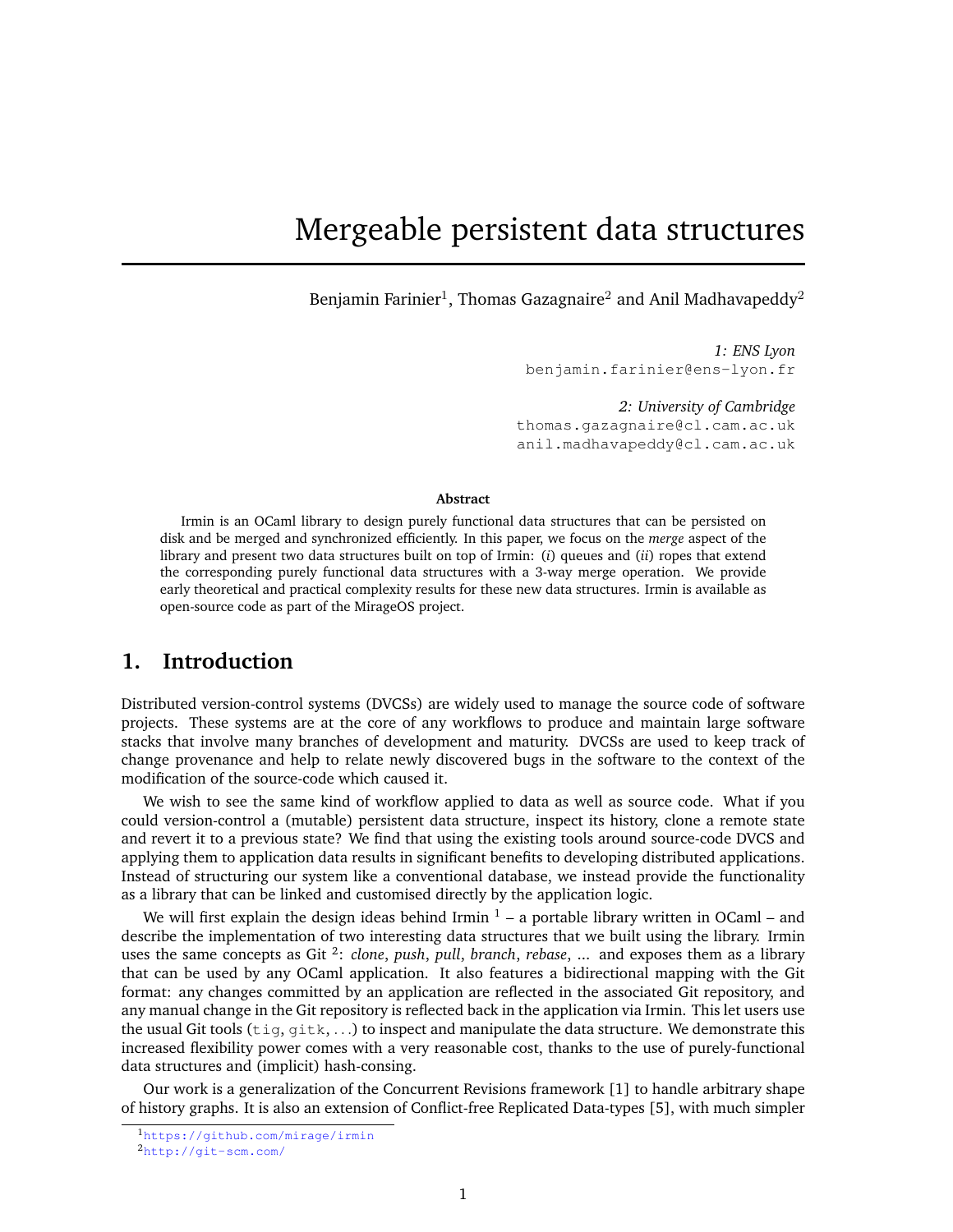data structure state: we use 3-way merge instead of encoding the sequences of operations in the state itself. White it has been shown that is possible to make any data structure persistent [\[2\]](#page-12-2), we do not believe such a technique exists for *mergeable* data structures. Irmin therefore provides an immutable key-value store abstraction over which users of the library can develop their own mergeable data structures.

One of the main issues with version control that will be familar to users of Git is the handling of conflicts. It is the nightmare of any (sane) developer to see the familiar:

\$ git merge master Auto-merging lib/hello.html CONFLICT (content): Merge conflict in lib/hello.html Automatic merge failed; fix conflicts and then commit the result.

In Irmin, conflicts can appear in two different situations: when two nearby users are modifying the same value at the same time, and when a value has been changed in two remote locations with the propagation of changes resulting in a conflict. Irmin allows the application developer to deal with these situations using several techniques: (*i*) Conflict-free replicated data-types, (*ii*) Supplying a custom merge operator with the data structure and (*iii*) Explicit handling of conflicts as first-class citizen in the API.

### **2. Irmin Architecture**

Irmin provides a mutable high-level interface built upon two backend stores.

The first backend store is the *block store*: this is a low-level key/value append-only store, where values are a sequence of bytes and keys are deterministically computed from the values (for instance using SHA algorithms). This mean that:

- if a value is modified, a new key/value pair is created: the resulting data-store is *immutable*
- if two data-stores share the same values, they will have the same keys: the store is *consistent*, the overall structure only depend on the stored data

The block store contains serialized values from application contents, but also structured data, like prefix-tree nodes and history meta-data. As the store is append-only, there is no remove function. The store is expected to grow forever, but garbage-collection and compression techniques can be used to manage its growth. This is not an issue as commodity storage steadily becomes more and more inexpensive.

The second backend store is the *tag store*: this is the only mutable part of the system. It is a key/value store, where keys are names created by users and values are keys from the block store, and can be seen as a set of named pointers to keys in the block store. This store is expected to be local to each replica and very small. The tag store is central for higher-level algorithms such as synchronisation and garbage collection.

The high-level interface is generated over the block store, the tag store and the application-specific data structures. It lifts immutable operations on the block store into a mutable prefix-tree, whose signature is given in Figure [1.](#page-2-0) The prefix tree path is usually a list of strings and node values are the user-defined mergeable contents.

Irmin allows the application developer to deal with conflicts using several tools. One of them is the use of data structures with custom merge operators. The idea is to give an abstraction of the Irmin low-level store as a high-level data structure. In addition of their classical operations, these data structure include the merge operation mentioned earlier. In this paper, we will considered queue and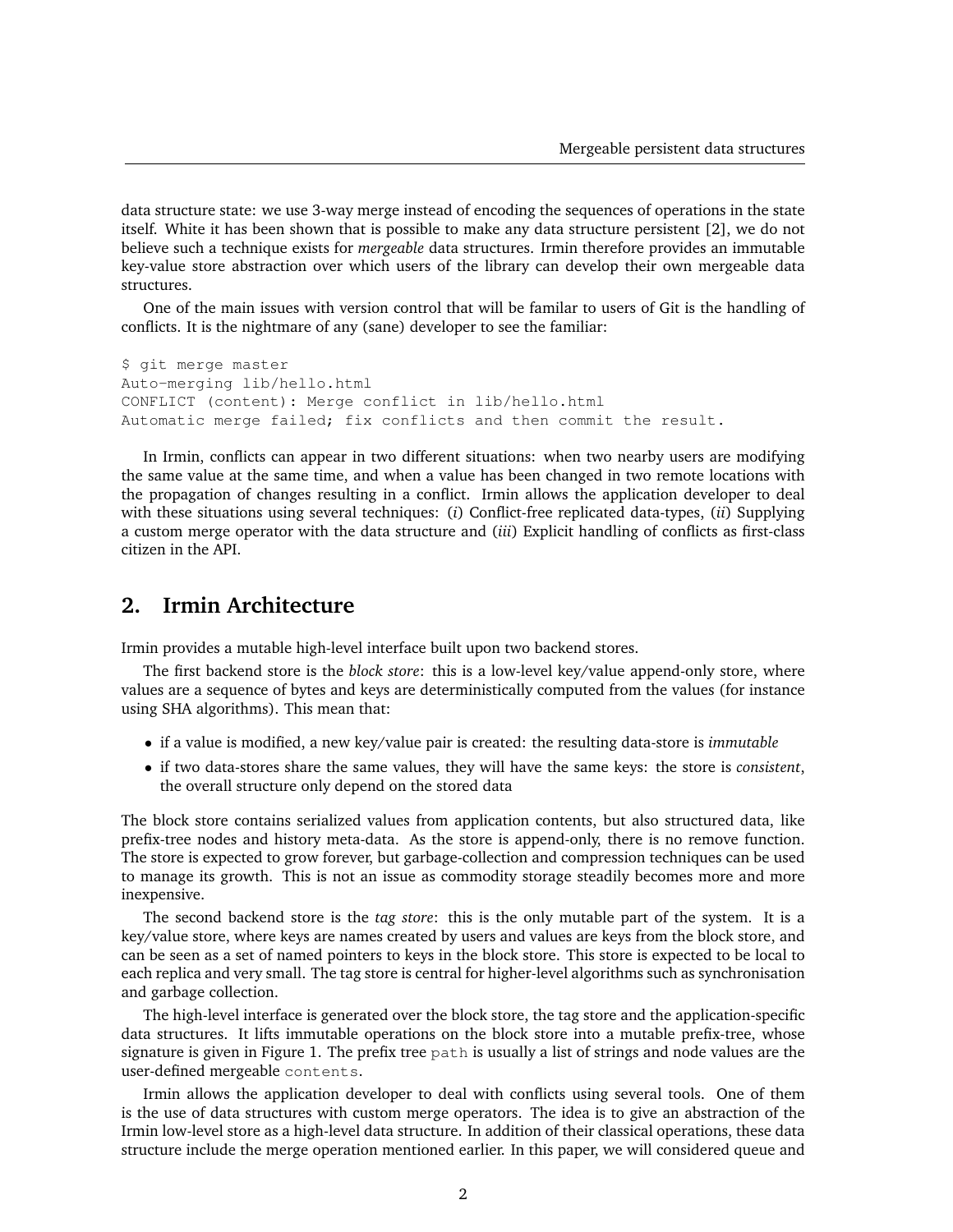```
module type S = sig
  type t
  type path
  type contents
  val read: t \rightarrow path \rightarrow contents
  (** Read the content at [path] in [t]. *)
  val update: t \rightarrow path \rightarrow contents \rightarrow unit
  (** Replace the contents at [path] in [t] by [contents] if [path] is already
      defined and create it otherwise. *)
  val remove: t \rightarrow path \rightarrow unit
  (** Remove the given [path] in [t]. *)
  ...
end
```
<span id="page-2-0"></span>Figure 1: High-level prefix-tree interface of Irmin, generated over the block store, the tag store and the application contents description.

rope data structures. These data structures and their associated operations have already been widely studied, even in a pure functional context [\[4\]](#page-12-3). *We do try not to compete with existing implementations of such data structures, but to extend them with an efficient and consistent merge operation.* The signature of the 3-way merge functions are defined in Figure [2.](#page-2-1)

```
type t = ...(** User-defined contents. *)
type result = [ 'Ok of t | 'Conflict of string ]
val merge: old:t \rightarrow t \rightarrow t \rightarrow result
(** 3-way merge functions. *)
```
<span id="page-2-1"></span>Figure 2: IrminMerge signature. In queues and ropes signature, IrminMerge.t refers to the type of the above merge function.

As there are several ways to implement a merge function over these data structures, we first have to define what is a good merge operation:

Given two data structures to be merged, the result of every operation applied on these structures since their common ancestor has to be present in the result of the merge operation.

Even though no formal proofs are provided, we believe that the merge algorithms detailed in this paper are consistent to this principle. We are planning to translate these algorithms into a proof assistant such as Coq in order to assert them more strongly.

### **3. Mergeable Queues**

The first data structure we chose to implement is the queue, for two reasons. The first one is the wide use of this data type, and hence the large choice of possible usecases. A basic one could be a queue of operations to be executed in parallel and distributed between several operators. In case of overload, a new operator could spawn and clone the queue in order to share and ease the work of other operators.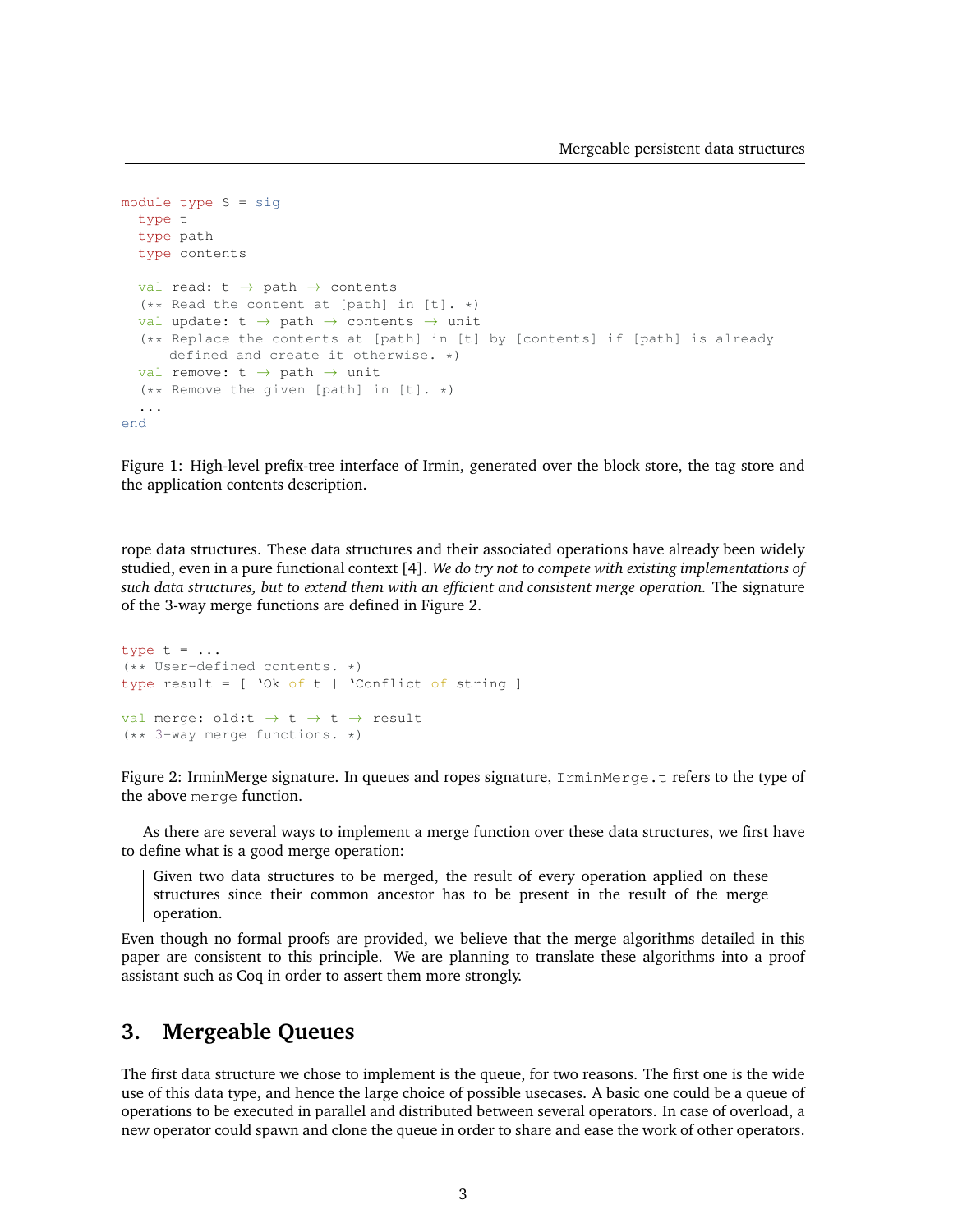The second reason is the simplicity of the merge behaviour representation. The merge principle can be – in the case of queues – specialized as follows:

- Every element popped in one of the two queues to be merged has to be absent in the resulting queue.
- All of the elements pushed in one of the queues have to be present in the result in the same order.

#### **3.1. Implementation Overview**

| Operation | Read           | Write        |  |
|-----------|----------------|--------------|--|
| Push      |                |              |  |
| Por       | 2 on average   | 1 on average |  |
| Merge     | $n$ worst case |              |  |

<span id="page-3-1"></span>Figure 3: Cost of queue operations where  $n$  denotes the length of the queue. Read and write are expressed in number of memory access.

There are several efficient implementations of queues that can perform enqueuing (or *push*) and dequeuing (or *pop*) operations in  $O(1)$  time. However, Irmin is built on an append-only low-level store. Such representations of the memory matches well with the functional programming model where the memory is immutable. For this reason we design these mergeable queues as functional queues. The exposed signature is presented in Figure [4.](#page-3-0)

```
module type IrminQueue.S = sig
  type t
  type elt
  val create : unit \rightarrow t
  val length : t \rightarrow intval is_empty : t \rightarrow bool
  val push : t \rightarrow elt \rightarrow tval pop : t \rightarrow (elt * t)
  val peek : t \rightarrow (elt \star t)
  val merge : IrminMerge.t
end
```
<span id="page-3-0"></span>Figure 4: Queues signature. The peek function returns a (elt  $\star$  t) because a normalization can occur during its execution. In order to avoid useless computations, we return a potentially updated queue.

A functional queue is composed of two simple linked lists. The first one contains elements that have been pushed onto the queue, and the second one those that will be popped. When the pop list is empty, the push list is flushed into the pop one. This operation is called *normalization*. Event though the normalization is a linear operation, each element of the queue has to be normalized only once. That is why – as it is reminded in Figure [3](#page-3-1) – the amortized cost of operations on the queue is  $O(1)$ .

The implementation of mergeable queues is based on an Irmin store containing three types of element: Index, Node and Elt. Their type declarations are given in Figure [5.](#page-4-0)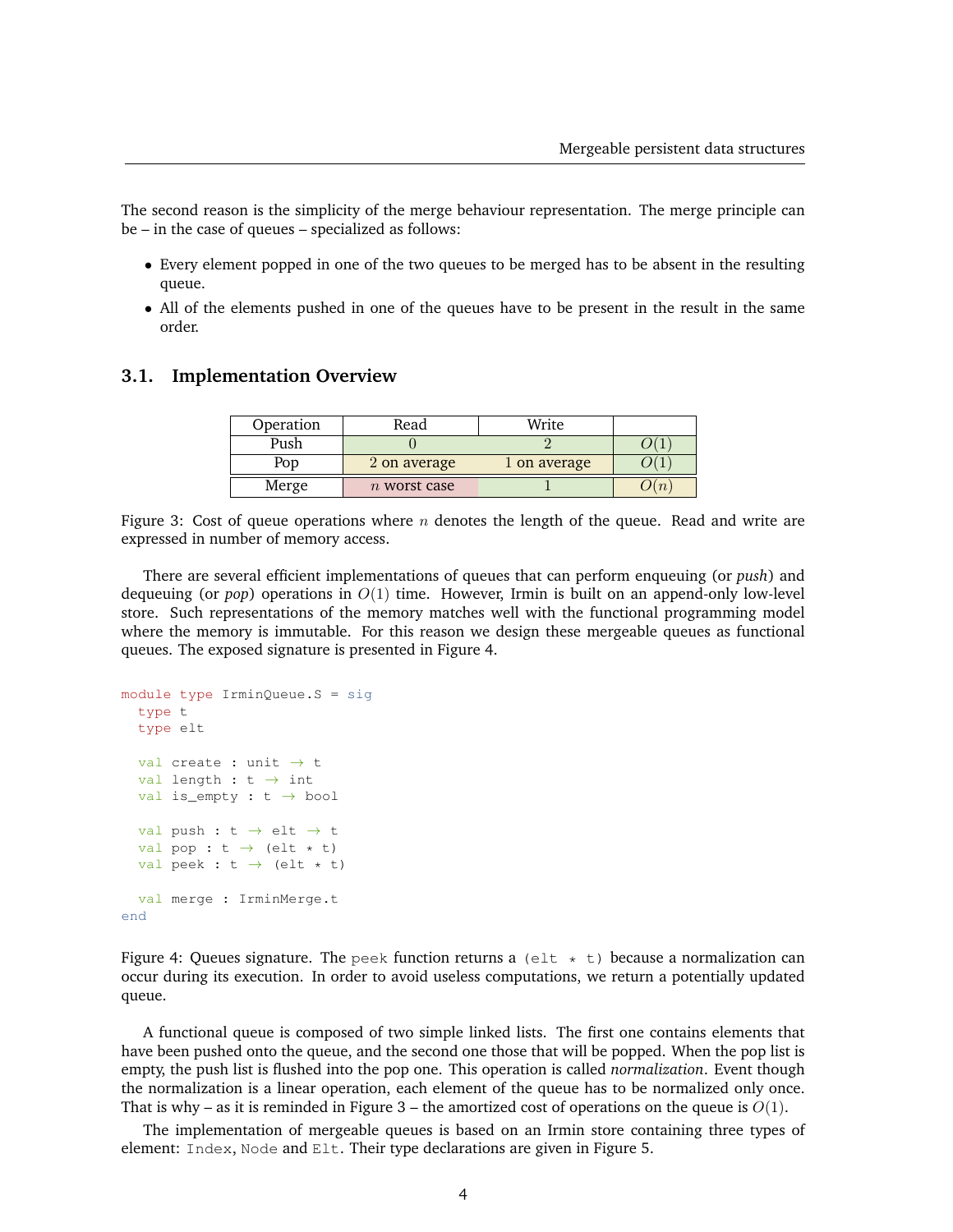```
type index = { \times type node = {
 push: int; next: K.t option;
 pop: int; previous: K.t option;
 top: K.t; elt: K.t option;
 bottom: K.t; branch: index option;
} }
type elt = Index of index | Node of node | Elt of V.t
```
<span id="page-4-0"></span>Figure 5: Type declaration of mergeable queue structuring elements. The Irmin store is specialized in order to containing such elements.

Index are queue accessors. They are defined by four fields, push, pop, top and bottom. The two first fields, push and pop, are the number of pushes and pops applied to the queue since its creation. They are useful for the merge operation. The two others, top and bottom, are keys of the top and bottom element of the queue. Node are elements manipulated by queue operations. They are composed of four optional elements, next, previous, elt and branch. next and previous are keys to a potential preceding or following element.In practice, only one of these two can be not empty. elt is also an optional key which points to a value of the queue. The last field branch is an optional index, used only by the merge operation. Finally, Elt contains elements added to the queue.

The two first main operations on a queue are push and pop. The push operation adds a new Elt containing the pushed value, and a Node pointing to this element and the previous bottom element of the queue. It returns a new Index where the bottom element is the new created Node. The pop operation tries to read the top element of the queue. If the pop list is empty, the queue is normalized. Then it returns the value associated with the reading Node and an Index, where the top element is the following element of the reading Node. On average, there are two reads and three writes in the Irmin store for one push and one pop. Figure [6](#page-5-0) shows an example of mergeable queues internals.

### **3.2. Merging**

The other main operation is merging. The merging operation takes three arguments: two queues to be merged,  $q1$  and  $q2$ , and a common ancestor to those two queues called old. The resulting queue – called new – has to reflect the transformations from  $\text{old}$  to both  $\text{q1}$  and  $\text{q2}$ . This is done in three step.

First, elements of old which have been removed from q2 are removed from q1. This is done without accessing these elements by using the push and pop values. In the same way, all elements of old which are still in  $q2$  are removed. Then,  $q2$  is concatenated at the end of  $q1$  by adding a new node where the field branch contains the index of  $q2$ . In the current implementation, the merge operation uses – in the worst case – a number of reads linear in the size of  $\circ$ 1d, but always only one write. However, using binary random-access lists [\[4\]](#page-12-3) instead of classical chained lists will reduce the overall number of reads to the logarithm of the size of the old.

For example, let's assume the following case:

old = {push =  $6$ ; pop =  $2$ },  $q1$  = {push =  $8$ ; pop =  $2$ },  $q2$  = {push =  $7$ ; pop =  $4$ }

We can see that there are two elements of  $\text{old}$  which have been removed in  $q2$ , but which are still present in  $q1$ . So we have first to removed them. More other, we cannot directly concatenated  $q2$  at the end of  $q1$ . Indeed, there is still two remaining elements of  $q1d$  in  $q2$  which are already present in  $q1$ . Again, we have to removed them before the concatenation step. Just before this final step, the internal state is therefore in the following situation.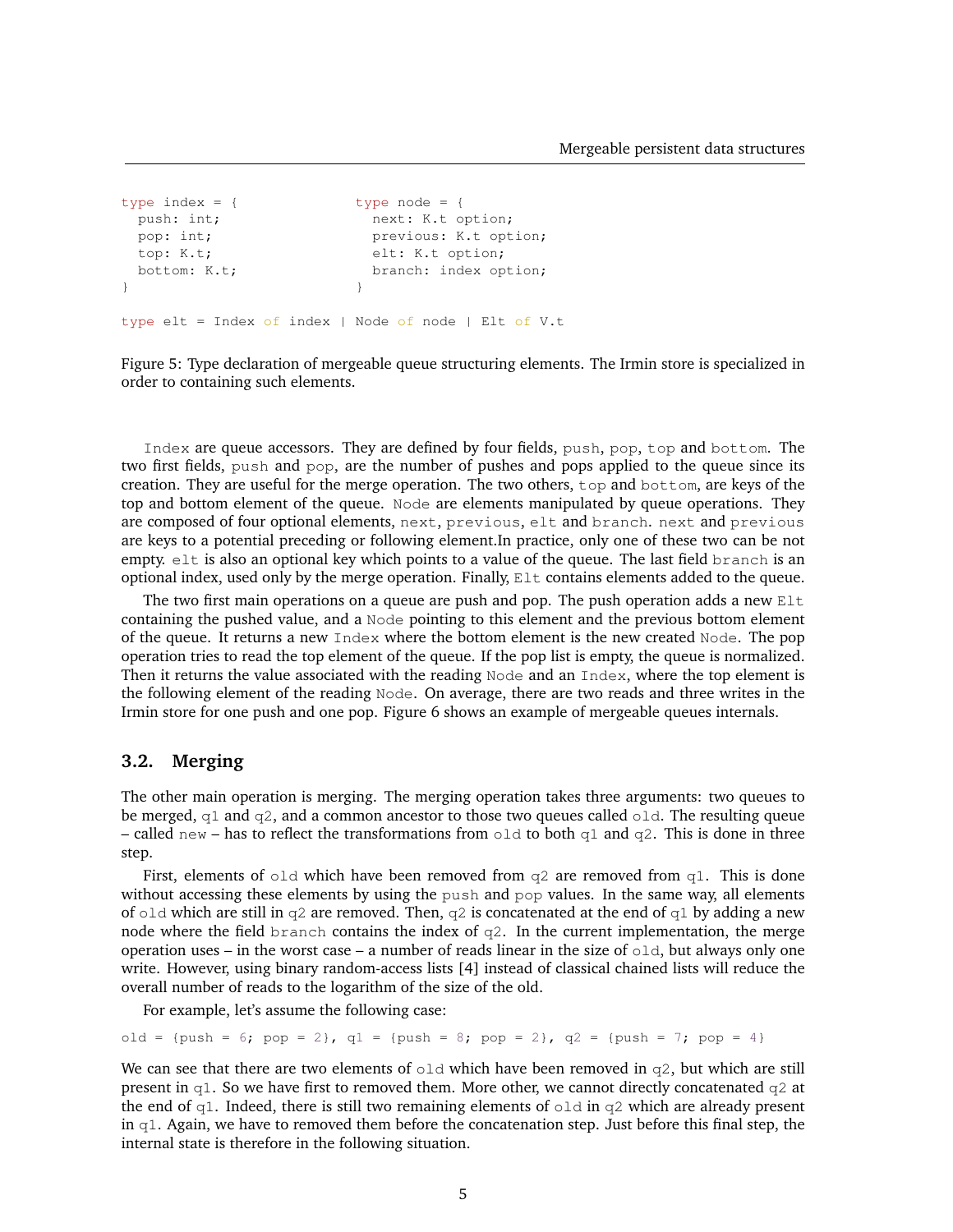

<span id="page-5-0"></span>Figure 6: Example of a possible queue internal structure. Here, the main queue is accessible through the index  $\text{I0}$ . The index  $\text{I1}$  is pointing to a queue concatenated during a previous merge operation. This queue will be unfolded during the next normalization. Because of the Irmin store behavior, two nodes containing the same element share its physical representation.

 $q1' = {push = 8; pop = 4}, q2' = {push = 7; pop = 6}$ 

The concatenation of those two intermediate queues return in the expected result. This step is done in constant time since we only need to add the index of  $q2'$  at the end of  $q1'$ .

## **4. Mergeable Ropes**

A rope is a data structure that is used for efficiently storing and manipulating a very long string. A rope is a binary tree having leaf nodes that contain a short string. Each node has an index equal to the sum of the length of each string in its left subtree. Thus a node with two children divides the whole string into two parts: the left subtree stores the first part of the string and the right subtree stores the second part. The binary tree is crossed from the root to leaf each time the string has to be accessed. It can be done in  $log(n)$  time if the tree is balanced.

| Operation   | Rope        | String           |
|-------------|-------------|------------------|
| Set/Get     | $O(\log n)$ |                  |
| Split       | $O(\log n)$ |                  |
| Concatenate | $O(\log n)$ | $\lambda(n)$     |
| Insert      | $O(\log n)$ | $\boldsymbol{n}$ |
| Delete      | $O(\log n)$ | $\boldsymbol{n}$ |
| Merge       | log(        | $\binom{n}{2}$   |

<span id="page-5-1"></span>Figure 7: Comparison of the complexity of several operations on ropes and strings.  $n$  denotes the length of the rope/string, and  $f$  is the complexity of the merge function provided by the user.

The main operations on a rope are *set*, *get*, *split*, *concatenate*, *insert* and *delete*: Set and get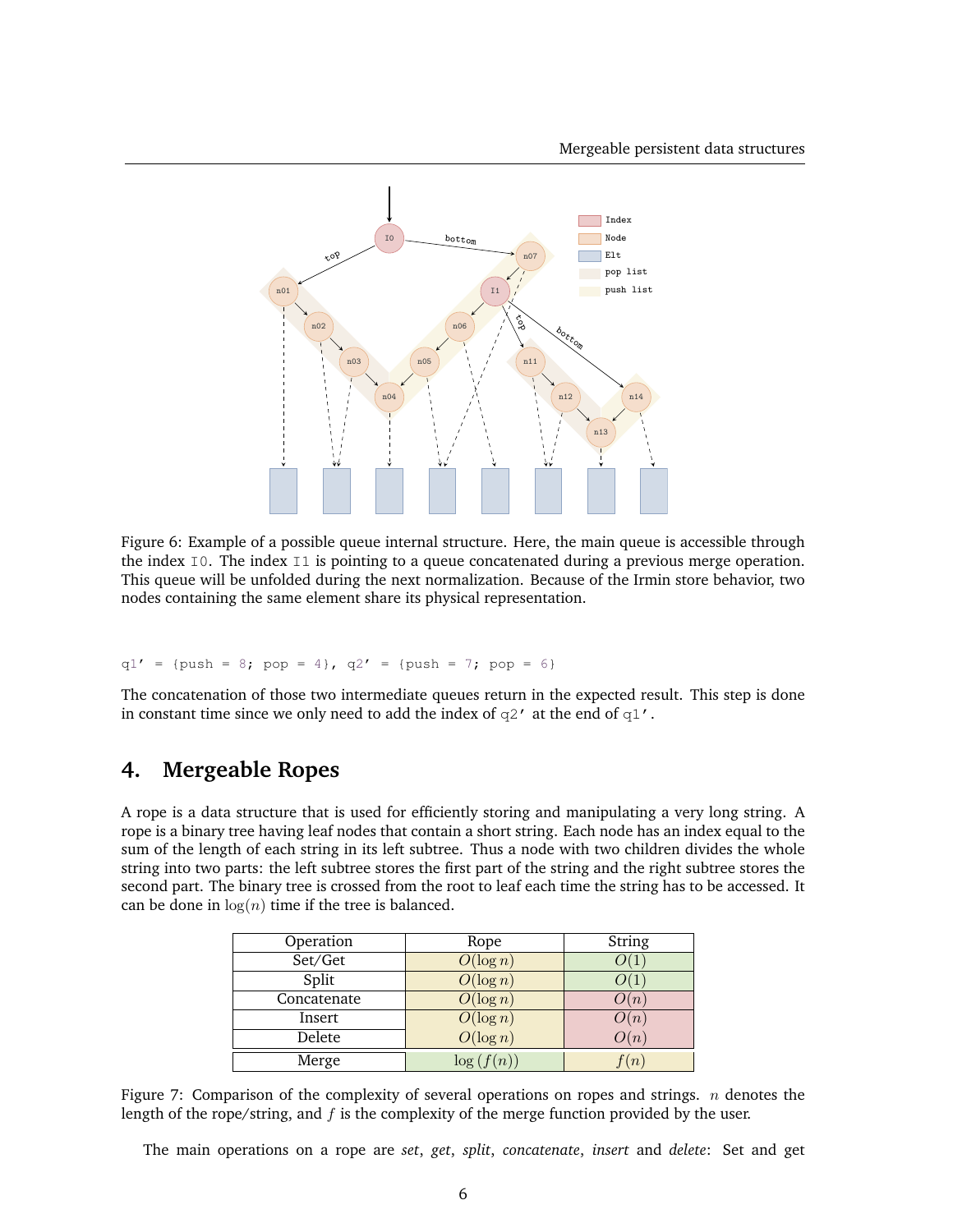respectively set or get the character at a given position. Split( $t, i$ ) split at the position i the rope t into two new rope. Concatenate( $t_1, t_2$ ) return a new rope which is the concatenation of  $t_1$  and  $t_2$ . Insert( $t, i, s$ ) insert the character chain s in the rope  $t$  at the position  $i$ . Finally, Delete( $t, i, j$ ) delete in the rope t the characters between i and j. Figure [7](#page-5-1) compares the complexity of these operations for a rope and a string.

If ropes are mainly used to manipulate strings, they can also be used to manipulate any other type of container, as long as they support the above six operations. In fact, we design the ropes with the following idea: "give me a container with a set of operations, and we will return you a rope on this container, supporting the same operations but achieving a better complexity, with the exception of set and get". We therefore request a merge operation on the container in order to implement the merge operation of the mergeable rope. Indeed, because such a rope can be built on any type of container, it is impossible to have a general way to merge it.

This versatility was one of the major reason which motivated the choice of ropes as our second mergeable data structure implementation. Indeed, in a context such as MirageOS [\[3\]](#page-12-4), the rope can be instantiated as a file system, using pages as rope atomic elements. In combination with Irmin, we obtain a Git-like persistent file system that can be distributed over several machines.

### **4.1. Implementation Overview**

The implementation of mergeable ropes is quite straightforward, in the sense that it follows the previous description, and its signature is given in Figure [8.](#page-6-0) The tree containing the rope is a selfbalancing binary search tree which keeps a factor of two between its minimal and maximal depth. To implement such tree, the Irmin store is specialized in order to contain three types of elements. As in mergeable queue, Index are accessors to the data structure. Node are intermediate elements of the tree which contain information to improve the binary search. Finally, Leaf are the user-defined container on which the rope is built.

```
module type IrminRope.S = sig
  type t
  type value (* e.q char *)type cont (* e.g string *)
  val create : unit \rightarrow t
  val make : cont \rightarrow t
  ...
  val set : t \rightarrow int \rightarrow value \rightarrow tval get : t \rightarrow int \rightarrow valueval insert : t \rightarrow int \rightarrow cont \rightarrow tval delete : t \rightarrow int \rightarrow int \rightarrow tval append : t \rightarrow t \rightarrow tval split : t \rightarrow int \rightarrow (t * t)val merge : IrminMerge.t
end
```
<span id="page-6-0"></span>Figure 8: Ropes signature. Here, cont and value can be instantiated as string and char, but also with any other possible array of value where basic function are written in a persistent style.

The implementations of the six main operations follow more or less the same pattern. The algorithm performs a binary search on the tree in order to determine the leaves concerned by the operation. Then the operation is applied on the containers found in the leaves. In order to achieve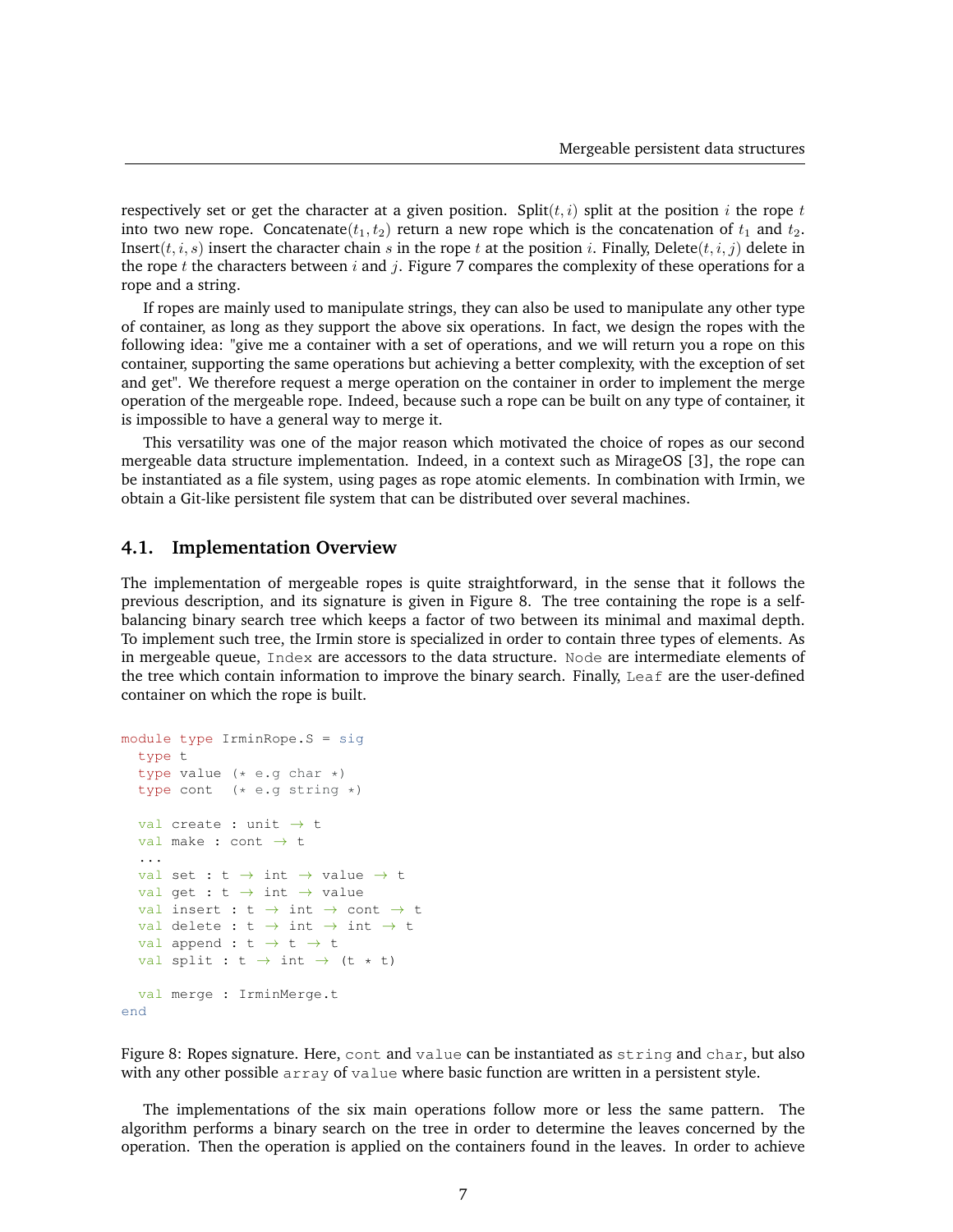the  $\log n$  complexity, the size of these containers has to be of the same order as the depth of the tree. Finally, the tree is recursively rebuilt, using a rotation transformation in order to maintain the balancing property.

#### **4.2. Merging**

The merge operation is a bit different. Given two trees to be merged and their common ancestor, their keys in the Irmin store are used to determine the smallest subtrees where modifications occurred. This decision is recursively performed by the two functions detail in Figure [9](#page-7-0) and Figure [10.](#page-7-1) Then, if these subtrees are separated, the resulting rope can be automatically deduced. Indeed, as they are separeted the modifications occurred in differentiable places, that means we can therefore include all of them being sure there is no conflicts. If it is not the case, these subtrees are linearised and flushed into containers on which the user-defined merge operation is applied.

```
let merge_branch old1 old2 (branch11, branch12) (branch21, branch22) =
 if (branch11.key = branch21.key) then Some branch11
 else if (branch12.key = branch22.key) then (
   if (old1.key = branch11.key) then Some branch21
   else if (old1.key = branch21.key) then Some branch11
   else None
  )
 else if (branch12.key = old2.key && branch21.key = old1.key) then Some branch11
 else if (branch11.key = old1.key && branch22.key = old2.key) then Some branch21
 else None
```
<span id="page-7-0"></span>Figure 9: The key comparison function, which returns an option for branch11 and branch12 with the help of branch21 and branch22. The top level conditional statement distinguishes three major cases. First, if branch11 and branch12 are equal, then we can return any of them. Second, if branch21 and branch22 are equal, then we can return a branch if the other one is still equal to old. Finally, if modifications occurred in different branches, we can return the modified branch.

```
let rec merge_node old node1 node2 =
    let left1 = node1.left in
    let right1 = node1.right in
    let left2 = node2.left in
    let right2 = node2.right in
  let left_option =
    merge_branch store old.left old.right (left1, right1) (left2, right2) in
  let right_option =
    merge_branch store old.right old.left (right1, left1) (right2, left2) in
  match (left_option, right_option) with
  | None, None \rightarrow \ldots (* bad case *)
  | Some left, None | None, Some right \rightarrow \ldots (* recursive case *)
  | Some left, Some right \rightarrow ... (* good case *)
```
<span id="page-7-1"></span>Figure 10: The merge decision function. The final pattern-matching distinguishes three case. The *good case* return immediately the result of the merge, since it achieve to deduce it at this step. The *recursive case* recall the merge function on the None subtree. The *bad case* appears when it is impossible to automatically deduce the result of the merge. In this case, the two subtrees are flushed into two containers, and the merge function provided by the user is called on it.

On simple trees, this approach is very efficient because the merge operation is applied on the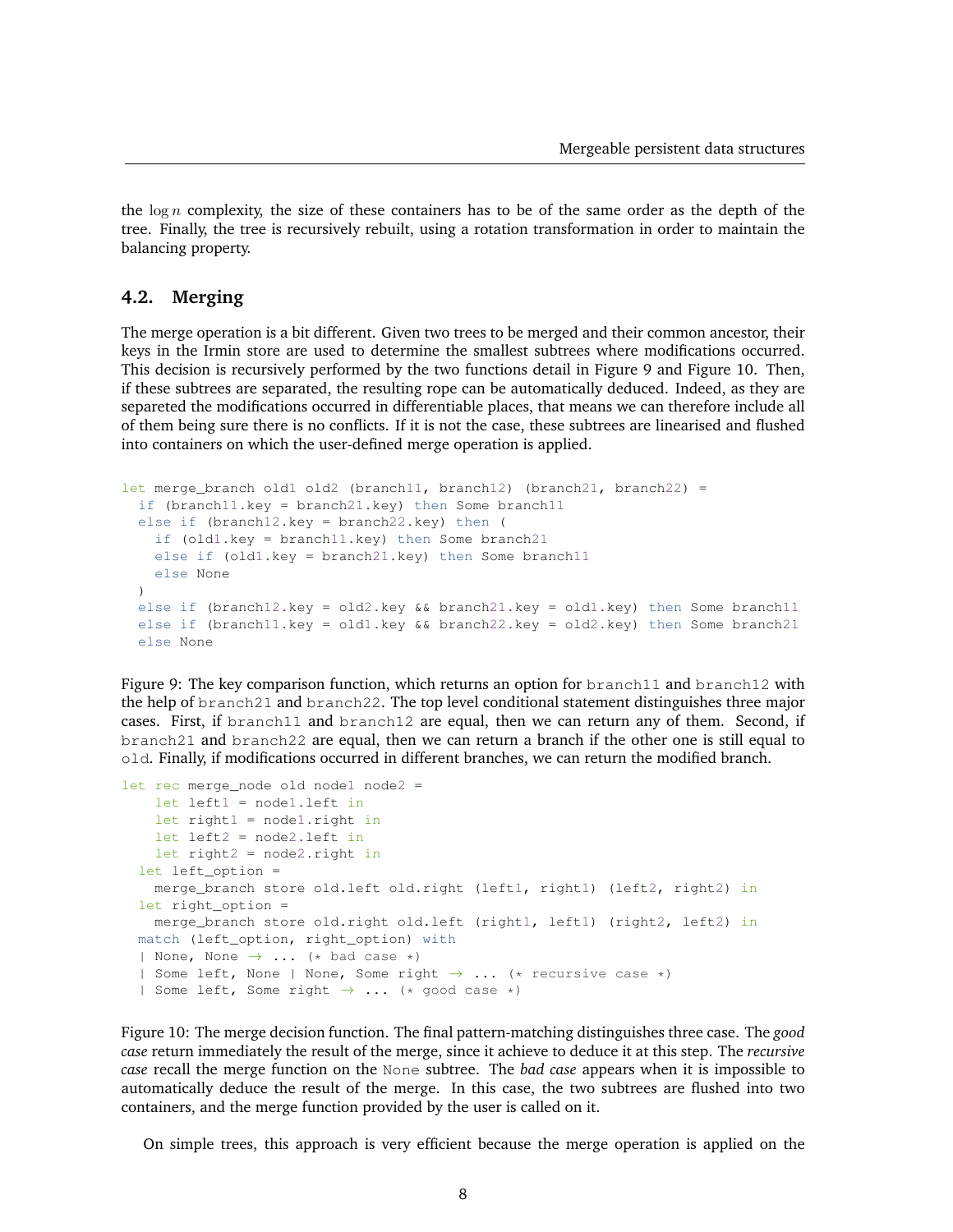smallest possible container. However, the balancing property reduces this effectiveness. Indeed, the internal structure of a tree can be deeply modified during a rebalancing operation, making it impossible to compare potentially large subtrees. In order to minimize the scope of rebalancing operations, the rotation function is applied as less as possible, and only on the smallest unbalanced subtree. Due to this restriction, the impact on the merge function efficiency is proportional to the volume of modifications produced by an operation. An example of merge operations is given in Figure [11.](#page-8-0)



<span id="page-8-0"></span>Figure 11: In this example, the old green rope have been modified in two different manners – yellow and red –, resulting in two ropes having to be merged. In this case, the merge algorithm is able to select the two relevant subtrees in both of the ropes, and returns the final rope without having to call the user-provided merge function.

### **5. Analysis**

We now details how we evaluated the correctness of the previously described implementation and how we analyzed their effective costs.

#### **5.1. Automatic checking**

In the case of the correctness, we especially want to ensure that the classical operations match with their equivalents in other implementations, and that the merge operation follows its specification. The way it works is similar for queues and ropes. An oracle is used to determine a sequence of operations and their result. This sequence is then applied on the tested data structure, and on a witness obtained from another implementation. At each step, the data structure and the witness are required to exactly match. And at the end of the sequence, the two obtained result have to correspond with the result predicted by the oracle.

If this protocol is working fine with classical operations, it cannot be honestly applied on the merge operation. Indeed, it does not exist at our knowledge another data structure to be used as a witness. The verification process is therefore a bit different for this operation. In this case, we chose a result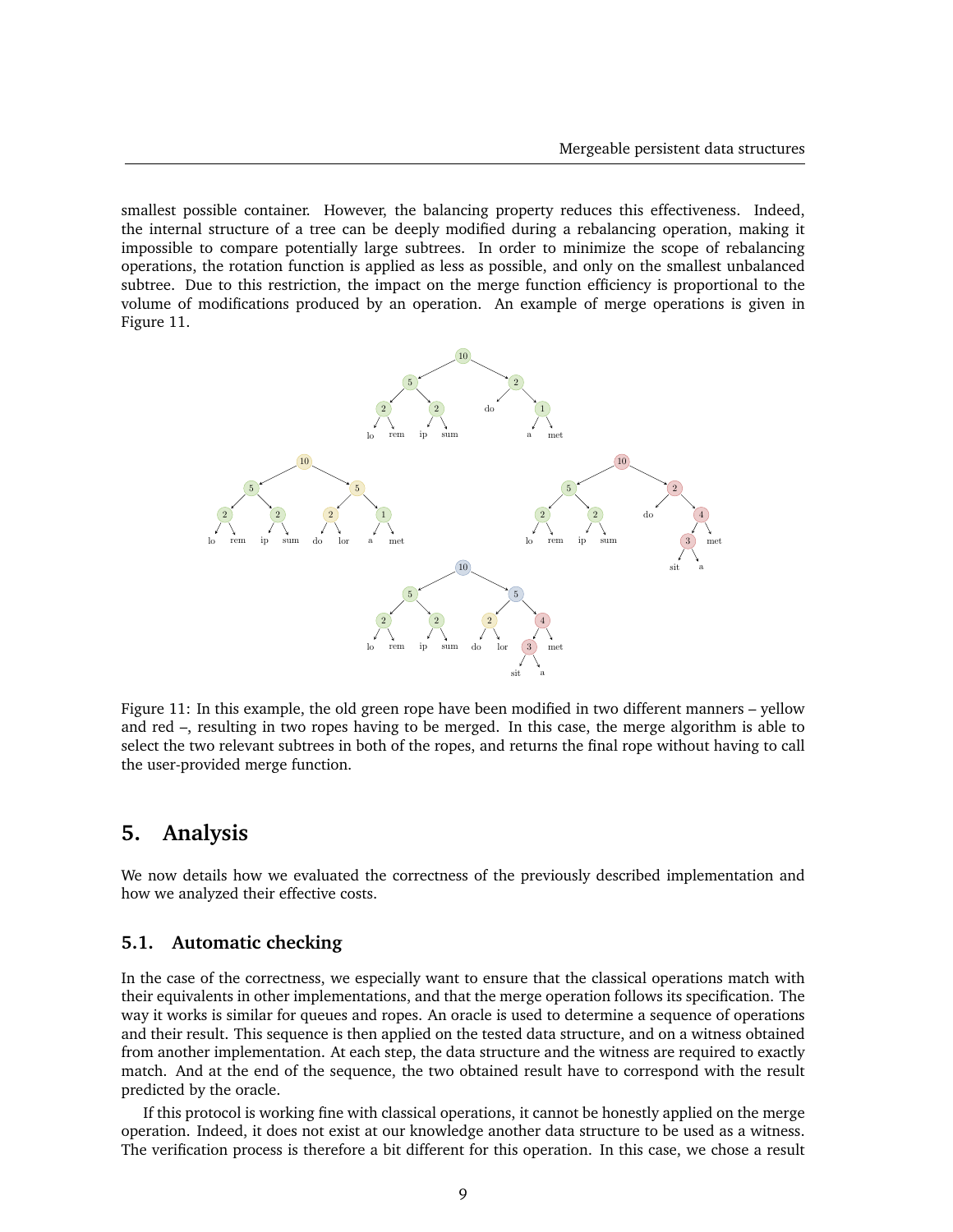with a easily verifiable property which is preserved after each merge operation. For example, a queue containing an increasing sequence of numbers, or a rope composed by a nondecreasing sequence of characters. This result is decomposed in several subresult having to be merge in order to recover the initial one. And because a merge preserves the aforementioned property, we can verify the correctness of the merge operation at each of its uses.

These tests have successfully guaranteed the good behaviors of our implementation of queues and ropes data structures. But they are not sufficient to ensure that the theoretical complexity is reached. In addition, we therefore designed several benchmark tests in order to validate this last point. Aside from showing the theoretical complexity is reached, these tests highlight some other interesting facts.

### **5.2. Benchmarking**

**Performance analysis** The most obvious interest of benchmark tests is to measure the needed time of a given operation. Figure [12](#page-9-0) shows the result of one of these tests. As a first glance, we can see that the theoretical complexity is reached for every operations. Then we can see a general stair behaviors. This one is due to the internal tree representation. Indeed, at each a step a new level is needed in this tree in order to represent the whole rope. Finally, we can see several spikes, which are the consequences of the complex interactions between the balancing property and maintaining a leaf length proportional to the depth of the tree.



<span id="page-9-0"></span>Figure 12: Needed time for one operation on a rope of size n on the Obj backend (see later)

**Backend comparison** As Irmin can be instantiated on different backends, it may be interesting to compare their relative performances. One of these backends is the OCaml heap, which maps Irmin blocks to the OCaml heap and use the memory address as block address (instead of its hash). This backend (whose implementation is given in Figure [13\)](#page-10-0) uses the  $Ob<sub>j</sub>$  module: it is useful to get raw performance results to compare it with already existing OCaml libraries. We do not advise to use it in other contexts.

Figure [14](#page-10-1) shows the result of a same test run on different backends. On this graph, *Memory* refers to the in RAM backend. *GitMem* and *GitDsk* respectively refer to a Git backend, in the first case instantiate in the memory, on the hard drive in the second case. The *Core* is not strictly a backend because it refers in fact to the implementation of functional queue in the Core library. It is used here as a sort of optimal case, in a matter of comparison.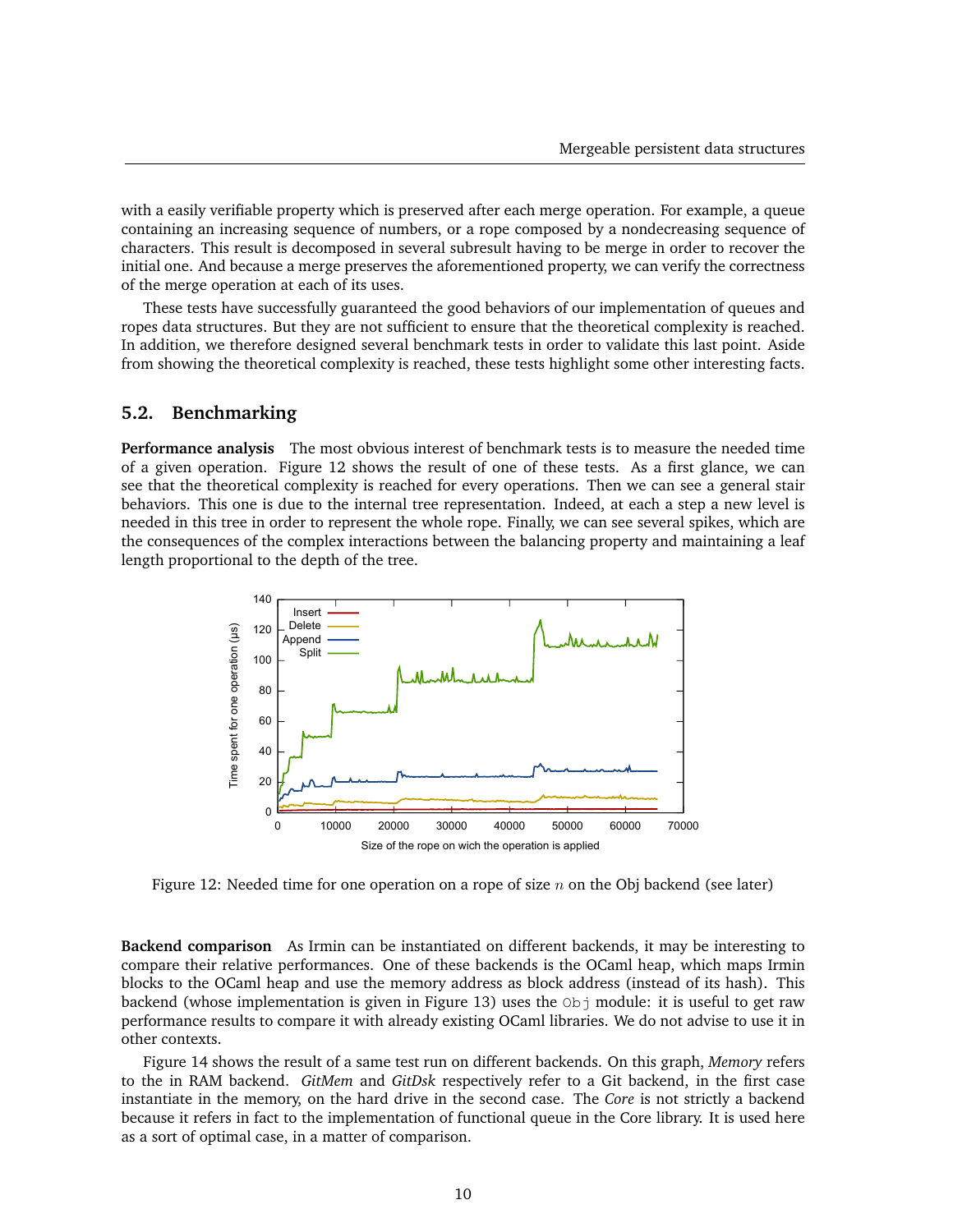```
module ObjBackend ... = struct
  type t = unittype key = K.t
  type value = V.t
  let create () = ()let clear () = ()let add t value =
   Obj.magic (Obj.repr value)
  let read t key =
   Obj.obj (Obj.magic key)
  let mem t key = true
  ...
```
end

<span id="page-10-0"></span>Figure 13: ObjBackend implementation overview.



<span id="page-10-1"></span>Figure 14: Time needed for  $n$  push followed by  $n$  pop on different backends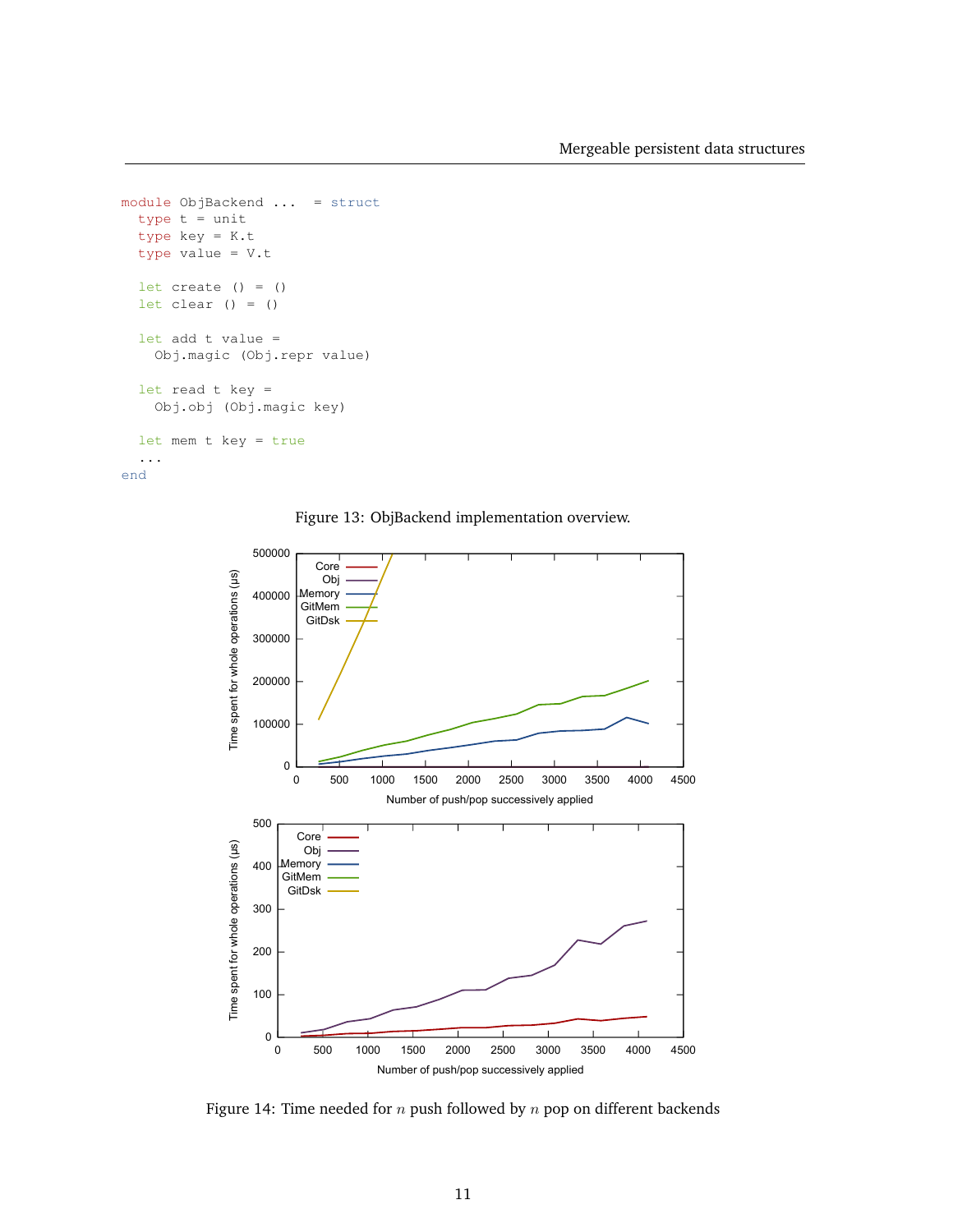As we can see, there is a factor five between Core and the implementation of our queue on the Obj backend. It is an acceptable price to pay for maintaining a mergeable data structure.

**IO cost estimation** A final original use of benchmarks is the possibility to determine the time needed for a read and a write on different backends. Indeed, our rope implementation is able to produce some statistics about the number of read and write used in each operation. Some results of this statistics are given in Figure [15.](#page-11-0)

Aside from highlighting the obvious fact that the cost of an operation is proportional to the number of read and write, we can see that the relative proportion of read and write is different in each operation. Knowing the time needed for one operation, these proportions give us a linear system of four independent equation where variables are the time needed for a read and a write, represented in Figure [16.](#page-11-1) The average of intersection points indicates the solution that we looking for.



Figure 15: Number of read/write used during one operation on a rope of size  $n$ .

<span id="page-11-0"></span>

<span id="page-11-1"></span>Figure 16: Let  $x$  be the time needed for one read,  $y$  the time needed for one write and  $d$  the time needed for one operation on a rope. Then the above curves – where colors match with the previous figure – are the plot of the equation:  $x * nrb$  of read  $+y * nbr$  of write  $= d$